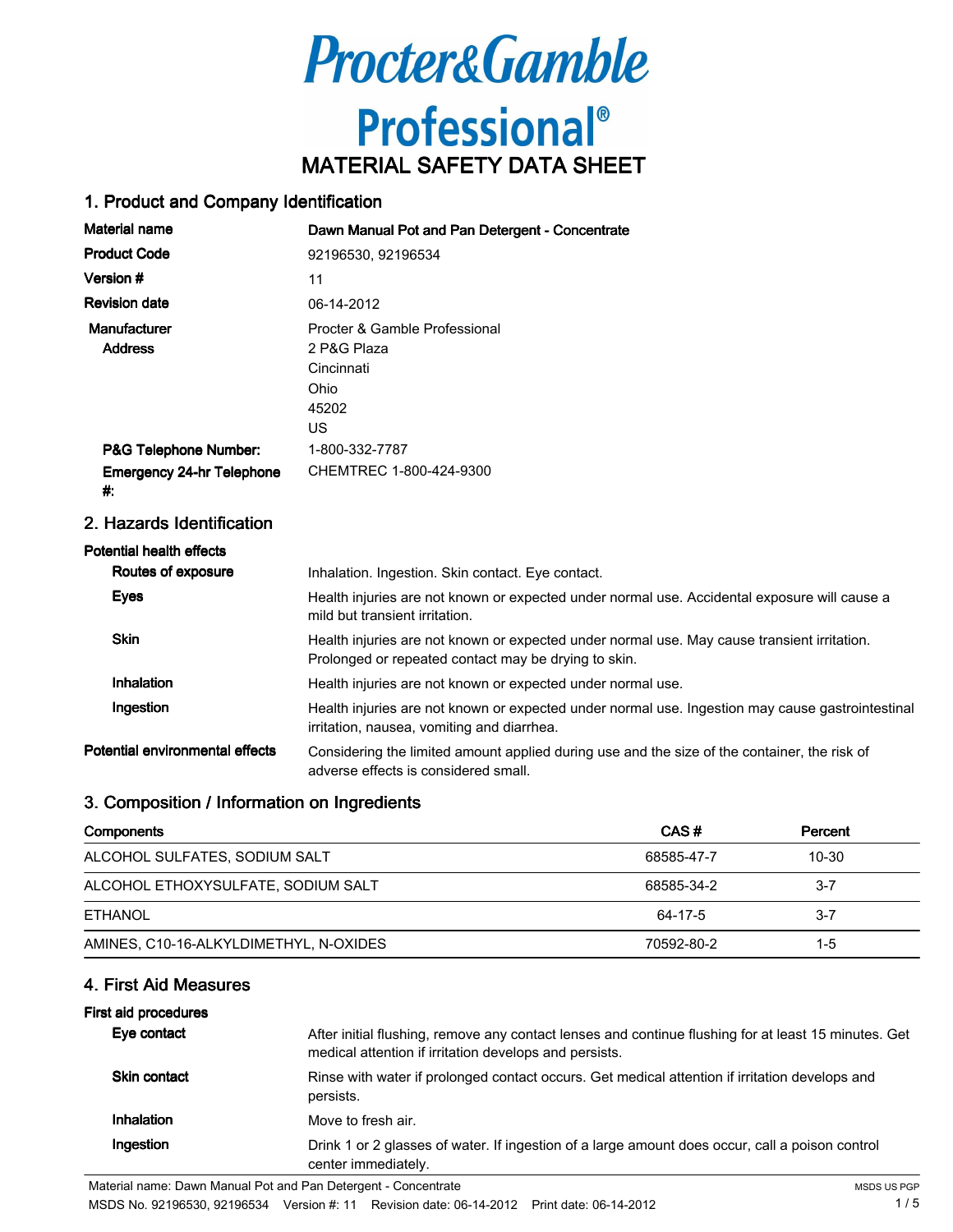# 5. Fire Fighting Measures

| <b>Environmental precautions</b>                                                   | Prevent further leakage or spillage if safe to do so.                                                                                                           |
|------------------------------------------------------------------------------------|-----------------------------------------------------------------------------------------------------------------------------------------------------------------|
| Extinguishing media<br>Suitable extinguishing<br>media                             | Water. Water fog. Foam. Dry chemical powder. Carbon dioxide (CO2).                                                                                              |
| <b>Protection of firefighters</b><br>Specific hazards arising<br>from the chemical | This product will not support sustained combustion when in contact with open flame above the<br>indicated flash point.                                          |
| Protective equipment and<br>precautions for firefighters                           | Wear full protective clothing, including helmet, self-contained positive pressure or pressure<br>demand breathing apparatus, protective clothing and face mask. |
| 6. Accidental Release Measures                                                     |                                                                                                                                                                 |

| <b>Personal precautions</b>                                | Keep unnecessary personnel away. Wear suitable protective clothing.                                                                                                                                                                                      |
|------------------------------------------------------------|----------------------------------------------------------------------------------------------------------------------------------------------------------------------------------------------------------------------------------------------------------|
| <b>Environmental precautions</b>                           | Prevent further leakage or spillage if safe to do so.                                                                                                                                                                                                    |
| Clean-up methods and materials<br>and containment measures | In case of spills, beware of slippery floors and surfaces. Use a non-combustible material like<br>vermiculite, sand or earth to soak up the product and place into a container for later disposal.<br>Following product recovery, flush area with water. |

# 7. Handling and Storage

Handling **Handling** Use personal protective equipment as required. Keep container closed when not in use. Never return spills in original containers for re-use. Keep out of reach of children. Storage Store in a cool and well-ventilated place. Keep from freezing.

# 8. Exposure Controls / Personal Protection

#### Occupational exposure limits

## US. ACGIH Threshold Limit Values

| <b>Components</b>                 | <b>Type</b>                                                                                                                                   | Value                  |
|-----------------------------------|-----------------------------------------------------------------------------------------------------------------------------------------------|------------------------|
| ETHANOL (64-17-5)                 | <b>STEL</b>                                                                                                                                   | 1000 ppm               |
|                                   | US. OSHA Table Z-1 Limits for Air Contaminants (29 CFR 1910.1000)                                                                             |                        |
| <b>Components</b>                 | <b>Type</b>                                                                                                                                   | Value                  |
| ETHANOL (64-17-5)                 | PEL                                                                                                                                           | 1000 ppm<br>1900 mg/m3 |
| Engineering controls              | Provide adequate ventilation.                                                                                                                 |                        |
| Personal protective equipment     |                                                                                                                                               |                        |
| Eye / face protection             | Not normally needed.                                                                                                                          |                        |
| Skin protection                   | Not normally needed. For prolonged or repeated skin contact use suitable protective gloves.<br>Recommended gloves include rubber or neoprene. |                        |
| <b>Respiratory protection</b>     | Not normally needed.                                                                                                                          |                        |
| General hygiene<br>considerations | Handle in accordance with good industrial hygiene and safety practice.                                                                        |                        |
|                                   |                                                                                                                                               |                        |

# 9. Physical & Chemical Properties

| Color                 | Dark blue or Yellow |
|-----------------------|---------------------|
| Odor                  | Scented             |
| Odor threshold        | Not available.      |
| <b>Physical state</b> | Liquid.             |
| рH                    | $8.7 - 9.3$         |
| <b>Melting point</b>  | Not available.      |
| <b>Freezing point</b> | 30 °F (-1.1 °C)     |
| <b>Boiling point</b>  | Not available.      |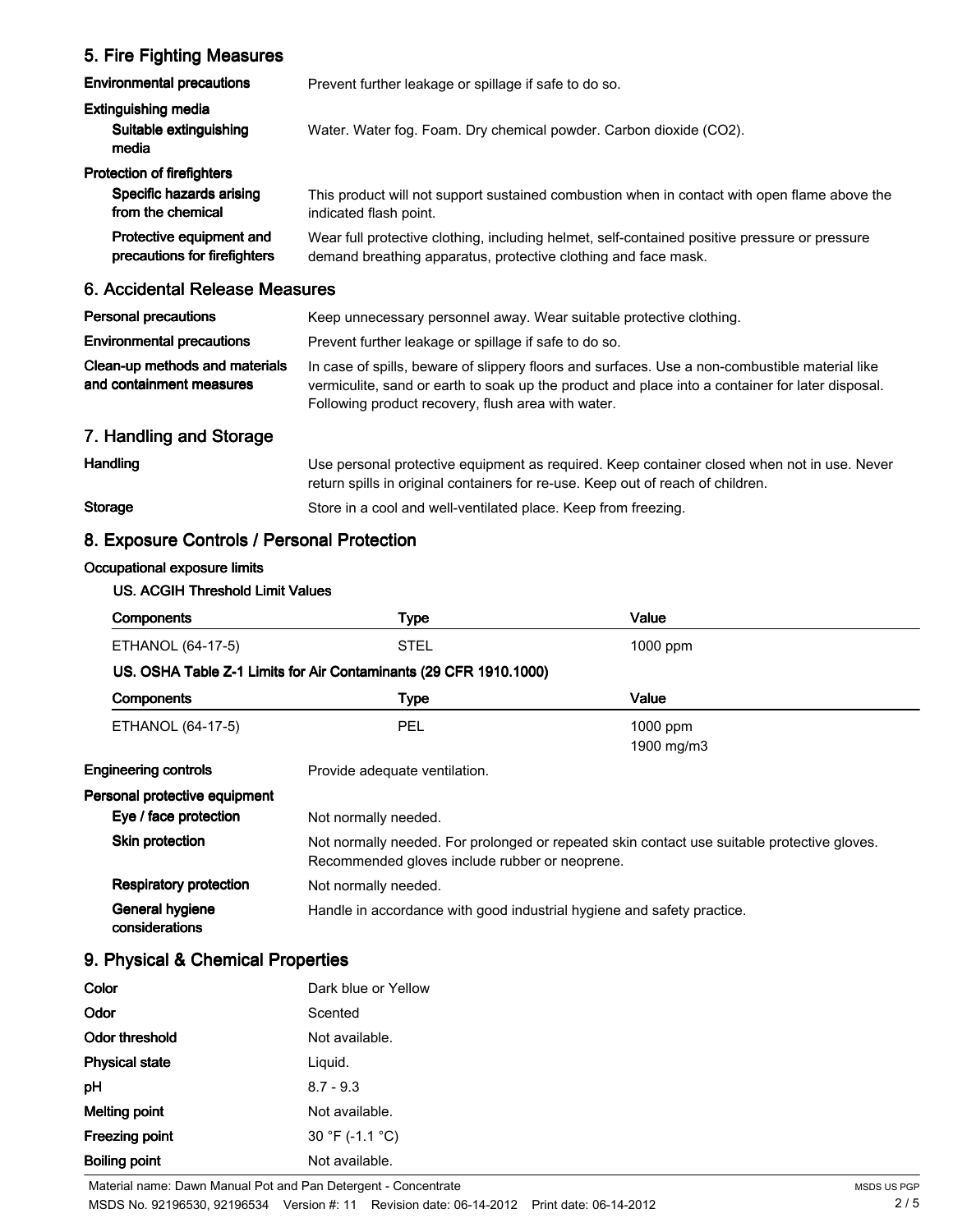| Flash point                                       | 115 - 135 °F (46.1 - 57.2 °C) Does not sustain combustion. |  |
|---------------------------------------------------|------------------------------------------------------------|--|
| <b>Evaporation rate</b>                           | Not available.                                             |  |
| Vapor pressure                                    | Not available.                                             |  |
| Specific gravity                                  | 1                                                          |  |
| Solubility (water)                                | Not available.                                             |  |
| <b>Partition coefficient</b><br>(n-octanol/water) | Not available                                              |  |
| <b>VOC</b>                                        | 5.1514 % estimated                                         |  |
| <b>Percent volatile</b>                           | 62.975016 % estimated                                      |  |
| 10. Chemical Stability & Reactivity Information   |                                                            |  |
| <b>Chemical stability</b>                         | This is a stable material.                                 |  |
| Conditions to avoid                               | Keep away from heat, sparks and open flame.                |  |
| Hazardous decomposition<br>products               | No hazardous decomposition products are known.             |  |
| Hazardous polymerization                          | Will not occur.                                            |  |

# 11. Toxicological Information

| <b>Toxicological data</b><br><b>Components</b>           |                                                                                                                                                                                                                                                                                                                                                                                                                                                        | <b>Test Results</b>                                                                                                                                                                                                                                                                                       |  |
|----------------------------------------------------------|--------------------------------------------------------------------------------------------------------------------------------------------------------------------------------------------------------------------------------------------------------------------------------------------------------------------------------------------------------------------------------------------------------------------------------------------------------|-----------------------------------------------------------------------------------------------------------------------------------------------------------------------------------------------------------------------------------------------------------------------------------------------------------|--|
| ETHANOL (64-17-5)                                        |                                                                                                                                                                                                                                                                                                                                                                                                                                                        | Acute Inhalation LC50 Mouse: 0.039 mg/l 4 Hours                                                                                                                                                                                                                                                           |  |
|                                                          |                                                                                                                                                                                                                                                                                                                                                                                                                                                        | Acute Inhalation LC50 Rat: 20000 mg/l 10 Hours<br>Acute Oral LD50 Dog: 5.5 g/kg<br>Acute Oral LD50 Guinea pig: 5.6 g/kg<br>Acute Oral LD50 Mouse: 3450 mg/kg<br>Acute Oral LD50 Rat: 7060 mg/kg<br>Acute Oral LD50 Rat: 6.2 g/kg<br>Acute Other LD50 Mouse: 933 mg/kg<br>Acute Other LD50 Rat: 1440 mg/kg |  |
| ALCOHOL ETHOXYSULFATE, SODIUM SALT (68585-34-2)          |                                                                                                                                                                                                                                                                                                                                                                                                                                                        | Acute Oral Rat: 1.85 g/kg                                                                                                                                                                                                                                                                                 |  |
| ALCOHOL SULFATES, SODIUM SALT (68585-47-7)               |                                                                                                                                                                                                                                                                                                                                                                                                                                                        | Acute Oral LD50 Rat: >= 2000 mg/kg                                                                                                                                                                                                                                                                        |  |
| AMINES, C10-16-ALKYLDIMETHYL, N-OXIDES (70592-80-2)      |                                                                                                                                                                                                                                                                                                                                                                                                                                                        | Acute Oral LD50 Rat: 1330 mg/kg                                                                                                                                                                                                                                                                           |  |
| Sensitization<br>Local effects<br><b>Chronic effects</b> | Not available.<br>Contact may irritate or burn eyes.<br>Hazardous by OSHA criteria. Hazardous by WHMIS criteria.                                                                                                                                                                                                                                                                                                                                       |                                                                                                                                                                                                                                                                                                           |  |
| Skin corrosion/irritation                                | Not available.                                                                                                                                                                                                                                                                                                                                                                                                                                         |                                                                                                                                                                                                                                                                                                           |  |
| 12. Ecological Information                               |                                                                                                                                                                                                                                                                                                                                                                                                                                                        |                                                                                                                                                                                                                                                                                                           |  |
| <b>Environmental effects</b>                             | Based on ecotoxicity and fate data for the individual ingredients in this specific formulation, and<br>for related consumer household cleaning products formulations, this product is not considered<br>harmful to aquatic organisms or to cause long-term adverse effects in the environment at relevant<br>environmental concentrations. This product is intended for dispersive use and should not be<br>disposed of directly into the environment. |                                                                                                                                                                                                                                                                                                           |  |
| 13. Disposal Considerations                              |                                                                                                                                                                                                                                                                                                                                                                                                                                                        |                                                                                                                                                                                                                                                                                                           |  |
| <b>Waste codes</b>                                       |                                                                                                                                                                                                                                                                                                                                                                                                                                                        | Not regulated. Product is an aqueous solution that contains less than 24% alcohol.                                                                                                                                                                                                                        |  |
| <b>Disposal instructions</b>                             | This product, in its present state, when discarded or disposed of, is not a hazardous waste<br>according to Federal regulations (40 CFR 261.4 (b)(4)). Under RCRA, it is the responsibility of<br>the user of the product to determine, at the time of disposal, whether the product meets RCRA<br>criteria for hazardous waste. Dispose of contents/container in accordance with<br>local/regional/national/international regulations.                |                                                                                                                                                                                                                                                                                                           |  |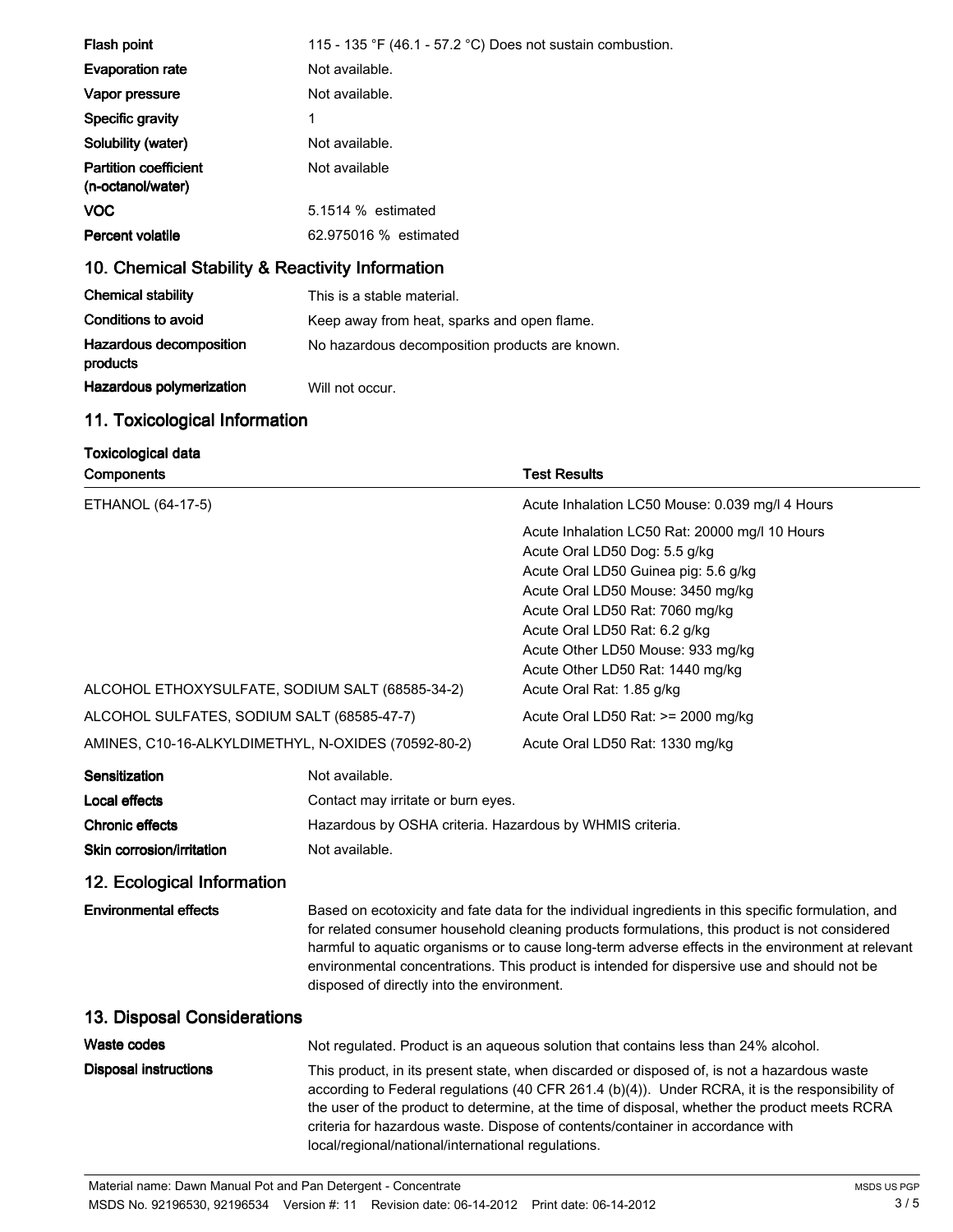# 14. Transport Information

### **DOT**

Not regulated as dangerous goods.

#### IMDG

Not regulated as dangerous goods.

### IATA

Not regulated as dangerous goods.

## 15. Regulatory Information

US federal regulations This product is a "Hazardous Chemical" as defined by the OSHA Hazard Communication Standard, 29 CFR 1910.1200.

## CERCLA (Superfund) reportable quantity

ETHANOL: 100

### Superfund Amendments and Reauthorization Act of 1986 (SARA)

| <b>Hazard categories</b>                     | Immediate Hazard - Yes<br>Delayed Hazard - Yes<br>Fire Hazard - Yes<br>Pressure Hazard - No<br>Reactivity Hazard - No |
|----------------------------------------------|-----------------------------------------------------------------------------------------------------------------------|
| Section 302 extremely<br>hazardous substance | N٥                                                                                                                    |
| Section 311 hazardous<br>chemical            | Yes                                                                                                                   |

#### State regulations

#### ILLRTK

Contains no Illinois Right To Know toxic substances.

#### US - California Proposition 65 - Carcinogens & Reproductive Toxicity (CRT): Listed substance

| ETHANOL (CAS 64-17-5)                                                    | ALCOHOLIC BEVERAGES, WHEN ASSOCIATED WITH<br>ALCOHOL ABUSE         |
|--------------------------------------------------------------------------|--------------------------------------------------------------------|
|                                                                          | ETHANOL IN ALCOHOLIC BEVERAGES                                     |
|                                                                          | ETHYL ALCOHOL IN ALCOHOLIC BEVERAGES                               |
| US - California Proposition 65 - CRT: Listed date/Carcinogenic substance |                                                                    |
| ETHANOL (CAS 64-17-5)                                                    | ALCOHOLIC BEVERAGES, WHEN ASSOCIATED WITH<br>ALCOHOL ABUSE         |
|                                                                          | ETHANOL IN ALCOHOLIC BEVERAGES                                     |
| US - Connecticut Hazardous Material Survey: Listed substance             |                                                                    |
| ETHANOL (CAS 64-17-5)                                                    | <b>LISTED</b>                                                      |
| US - Illinois Chemical Safety Act: Listed substance                      |                                                                    |
| RCRA HAZARDOUS WASTE NO. D001 (CAS 64-17-5)                              | RCRA HAZARDOUS WASTE NO. D001                                      |
|                                                                          | UNLISTED HAZARDOUS WASTES CHARACTERISTIC OF<br><b>IGNITABILITY</b> |
| US - Massachusetts RTK - Substance: Listed substance                     |                                                                    |
| ETHANOL (CAS 64-17-5)                                                    | <b>LISTED</b>                                                      |
| US - New Jersey Community RTK (EHS Survey): Listed substance             |                                                                    |
| US - New Jersey RTK - Hazardous substance                                |                                                                    |
| US - New Jersey RTK - Special Hazard: Listed substance                   |                                                                    |
| <b>ETHANOL (CAS 64-17-5)</b>                                             | ETHYL ALCOHOL SPEC_HAZAROUS                                        |
| US - New Jersey RTK - Substances: Listed substance                       |                                                                    |
| ETHANOL (CAS 64-17-5)                                                    | ETHYL ALCOHOL LISTED                                               |
| US - Pennsylvania RTK - Hazardous Substances: Listed substance           |                                                                    |
| ETHANOL (CAS 64-17-5)                                                    | <b>LISTED</b>                                                      |